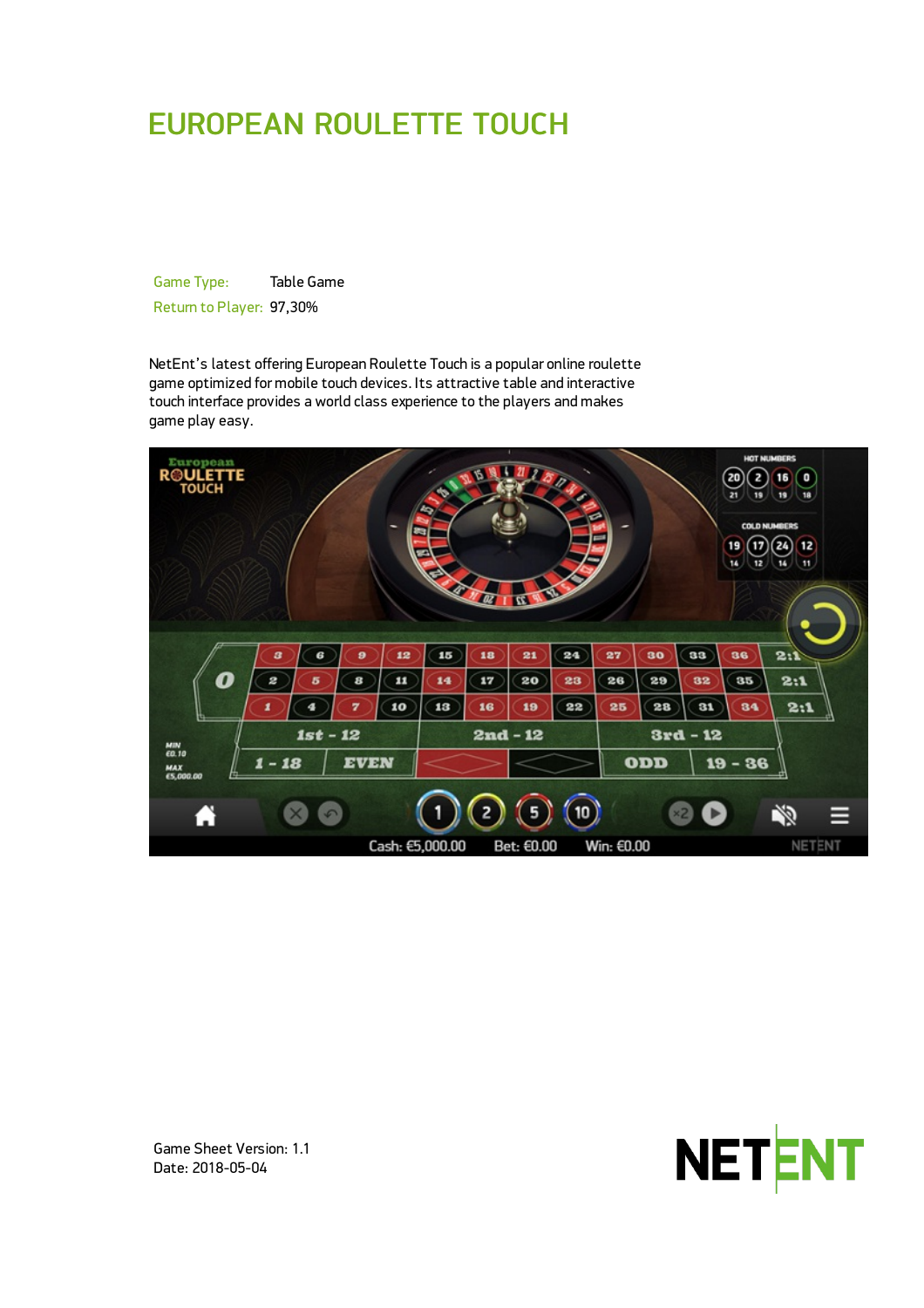## ABOUT EUROPEAN ROULETTE TOUCH

| <b>GENERAL INFORMATION</b>          |                                                                                                                                                                                                                                                                                                                                                                                                                                                                                                                               |  |  |
|-------------------------------------|-------------------------------------------------------------------------------------------------------------------------------------------------------------------------------------------------------------------------------------------------------------------------------------------------------------------------------------------------------------------------------------------------------------------------------------------------------------------------------------------------------------------------------|--|--|
| Game Type                           | <b>Table Game</b>                                                                                                                                                                                                                                                                                                                                                                                                                                                                                                             |  |  |
| Chip Values $(\epsilon)$            | Default values: 0.1, 0.5, 1, 2, 5, 10, 25, 50, 100, 500, 1000                                                                                                                                                                                                                                                                                                                                                                                                                                                                 |  |  |
| Min / Max Bet $(\epsilon)$          | Default: 0.1 / 5 000                                                                                                                                                                                                                                                                                                                                                                                                                                                                                                          |  |  |
| <b>GAME FEATURES</b>                |                                                                                                                                                                                                                                                                                                                                                                                                                                                                                                                               |  |  |
|                                     | • Hot and Cold numbers<br>• Dynamic billboard Autoplay                                                                                                                                                                                                                                                                                                                                                                                                                                                                        |  |  |
| <b>PAYOUT</b>                       |                                                                                                                                                                                                                                                                                                                                                                                                                                                                                                                               |  |  |
| Return to Player                    | 97,30%                                                                                                                                                                                                                                                                                                                                                                                                                                                                                                                        |  |  |
| Maximum Win $(E)$                   | Default: 46200.0                                                                                                                                                                                                                                                                                                                                                                                                                                                                                                              |  |  |
| <b>RESPONSIBLE GAMING</b>           |                                                                                                                                                                                                                                                                                                                                                                                                                                                                                                                               |  |  |
| <b>Player Limits</b>                | $\bullet$ Player and casino operator can set the following play limits: Bet $\otimes$<br>loss per session, day, week or month. Block all play for a specified period<br>of time. Restrict session play length in minutes.<br>. Playing for real is restricted by player account funds (i.e. cannot play for<br>credit).<br>• (Italy jurisdiction only) Player can initially have a maximum of 1.000 $\epsilon$ in<br>the wallet. Since each game is a user session, the player's wallet may<br>exceed this limit during play. |  |  |
| Other                               | • Play for Fun<br>• Variable bet levels<br>$\bullet$ G4 mode                                                                                                                                                                                                                                                                                                                                                                                                                                                                  |  |  |
| <b>TECHNICAL INFORMATION</b>        |                                                                                                                                                                                                                                                                                                                                                                                                                                                                                                                               |  |  |
| Game ID                             | europeanroulette3_mobile_html (basic wallet)<br>europeanroulette3_mobile_html_sw (seamless wallet)                                                                                                                                                                                                                                                                                                                                                                                                                            |  |  |
| <b>Compatible Operating Systems</b> | i0S<br>Android<br>Windows                                                                                                                                                                                                                                                                                                                                                                                                                                                                                                     |  |  |
| <b>Display Resolution</b>           | 960 x 600                                                                                                                                                                                                                                                                                                                                                                                                                                                                                                                     |  |  |
| <b>Aspect Ratio</b>                 | 16:10                                                                                                                                                                                                                                                                                                                                                                                                                                                                                                                         |  |  |
| Technology                          | HTML5                                                                                                                                                                                                                                                                                                                                                                                                                                                                                                                         |  |  |
| Deployment                          | Refer to CasinoModule Help for information about launching<br>CasinoModule games.                                                                                                                                                                                                                                                                                                                                                                                                                                             |  |  |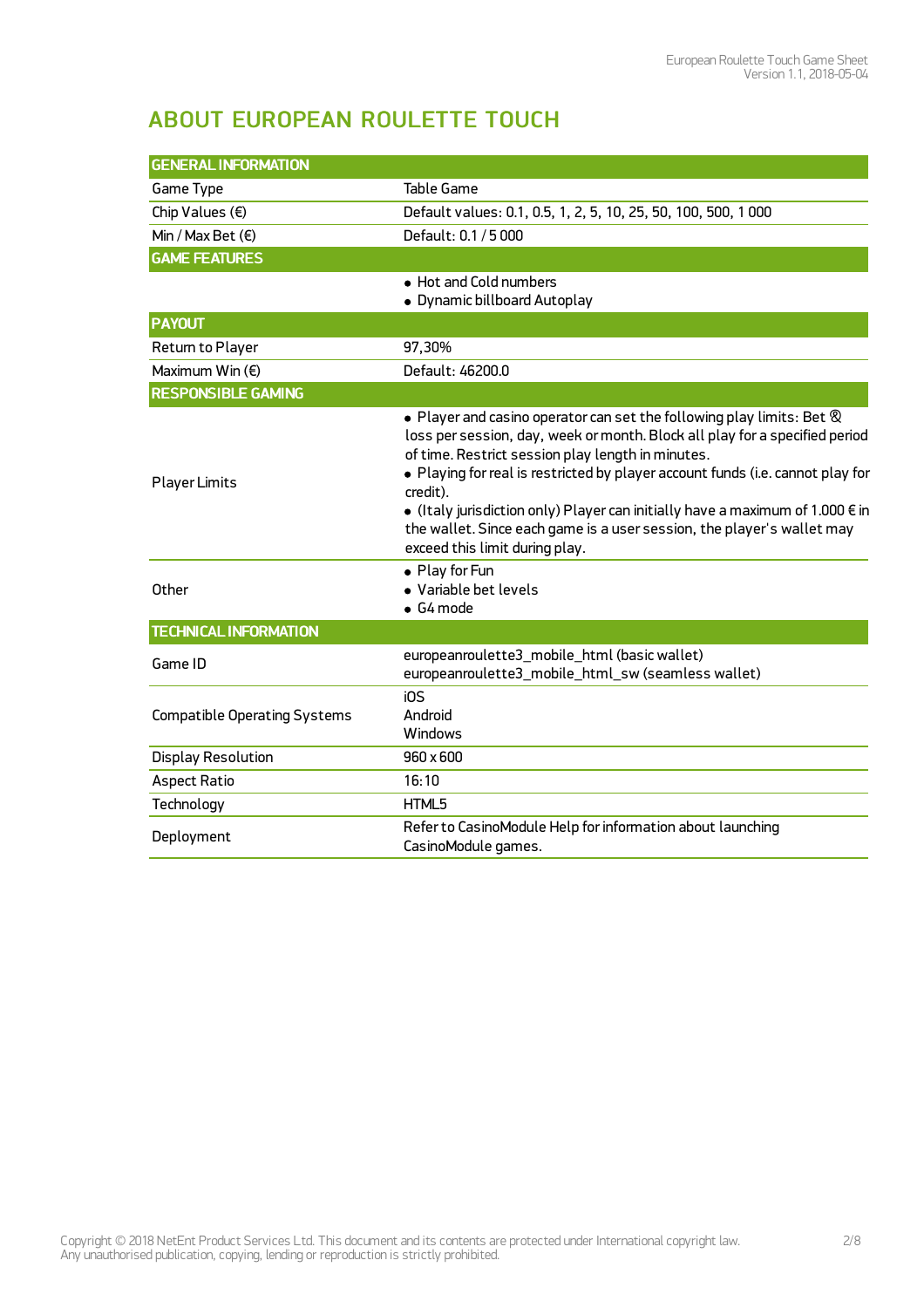## GAME DESIGN



Game table



Placing bets

| Autoplay              |                 | <b>PLAY SETTINGS</b> |                  | $-1000$ |       |
|-----------------------|-----------------|----------------------|------------------|---------|-------|
|                       |                 |                      |                  |         |       |
| Stop autoplay:        |                 |                      |                  |         |       |
| If cash decreases by  |                 |                      | <b>Add Value</b> |         |       |
| If single win exceeds |                 |                      | Add Value        |         |       |
| If cash increases by  |                 |                      | Add Value        |         |       |
| цЮ                    | CD              | эĀ                   |                  | €G      |       |
|                       | Cash: 65,000.00 | Bet: £10.00          | Win: 60.00       |         | NETEN |

Advanced Autoplay Settings

### **Game Theme and Graphics**

European Roulette Touch offers standard branding options available in other popular NetEnt table games. The game provides standard roulette inside bets and outside bets. The game also features a billboard that displays game round results and hot and cold numbers.

### Placing Bets

Players can choose from inside bets, outside bets, or place combinations of these. Inside and outside bets are made by placing chips directly on the roulette table.

A player can place bets by selecting a chip and tapping on the betting area on the table.

### Advanced Autoplay Settings

The advanced Autoplay mode gives players the option to select the number of game spins to play as well as specific conditions when Autoplay should be stopped. The following advanced settings are available for the players:

- If single win exceeds: Stops Autoplay when the amount a player wins exceeds or equals the amount specified.
- If cash increases by: Stops Autoplay if cash increases by the amount a player specifies.
- If cash decreases by: Stops Autoplay if cash decreases by the amount a player specifies.

## Auto Adjust Bet

This feature automatically adjusts the bet to the highest possible amount, if a bet exceeds the bet limit ortable limit. If the bet consists of several bet positions, it will be scaled down proportionally overthe included bet positions. If the scaled down bet is too small to cover all desired bet positions, chips will be placed on as many of these positions as possible.

If all desired bet positions cannot be covered, the game will randomly choose which positions should receive the chips. Auto Adjust Bet can be activated from the Play Settings menu.

### **Billboard**

The game features a billboard on the top-right of the table that displays the game round results and hot and cold numbers. First row displays the four most drawn (hot) and least drawn (cold) numbers in the last 500 spins. The second row displays how many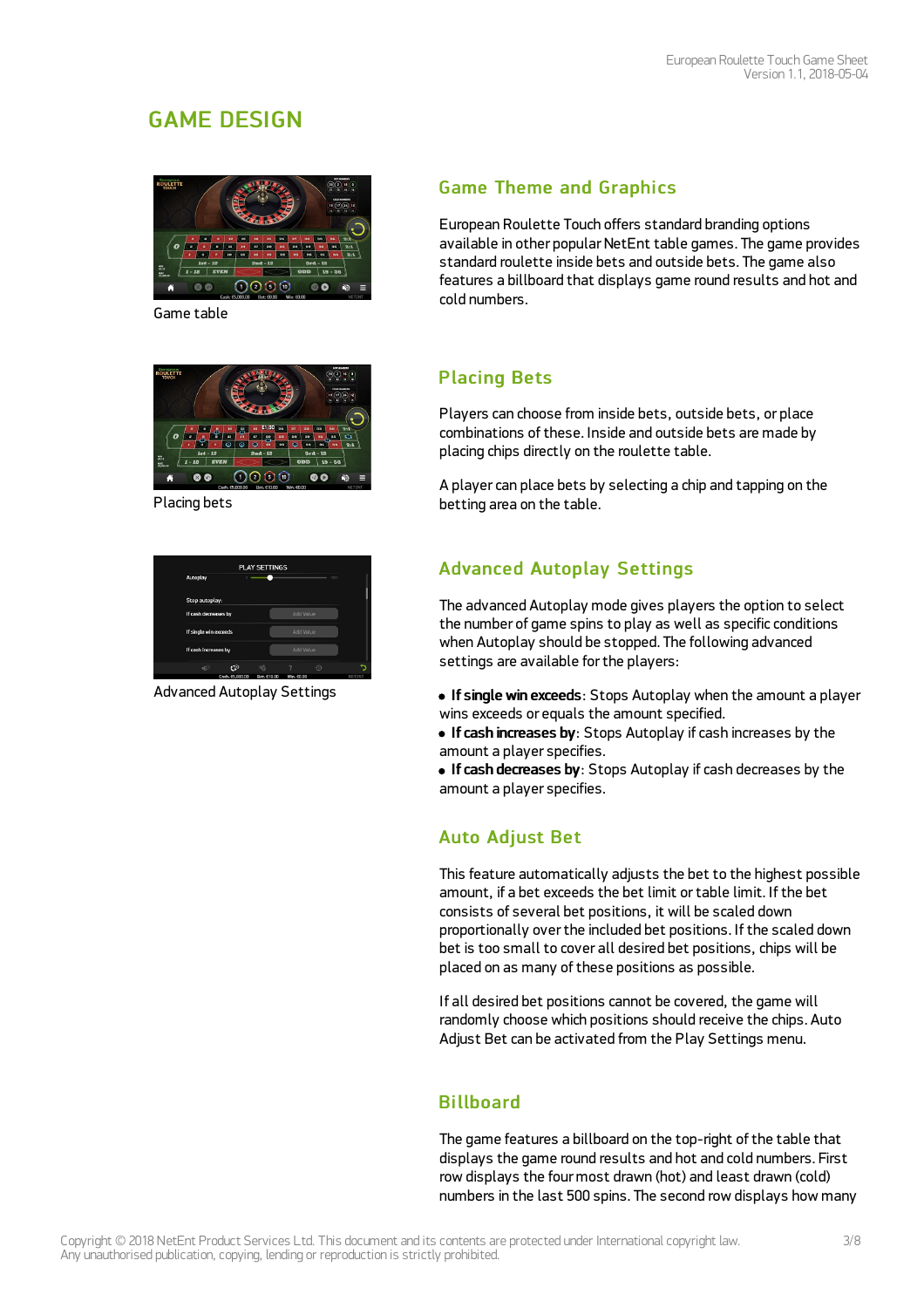times hot and cold numbers were drawn in the last 500 spins.



Billboard

| <b>PLAY SETTINGS</b>   |                 |            |            |             |        |
|------------------------|-----------------|------------|------------|-------------|--------|
| Autoplay               | $\bf{0}$        |            |            | 1000        |        |
| Quick spin             |                 |            |            |             |        |
| Reuse same bet         |                 |            |            |             |        |
| <b>Auto Adjust Bet</b> |                 |            |            |             |        |
| пß                     | ඟ               | πÄ         | 7          | $\bigoplus$ |        |
|                        | Casb: 65,005.00 | Ret: FD.00 | Win: 69.00 |             | NETENT |

Reuse Same Bet

#### Reuse Same Bet

A player can choose to automatically place bets from previous rounds in the subsequent rounds by turning on the Reuse Same Bet feature from the Play Settings menu.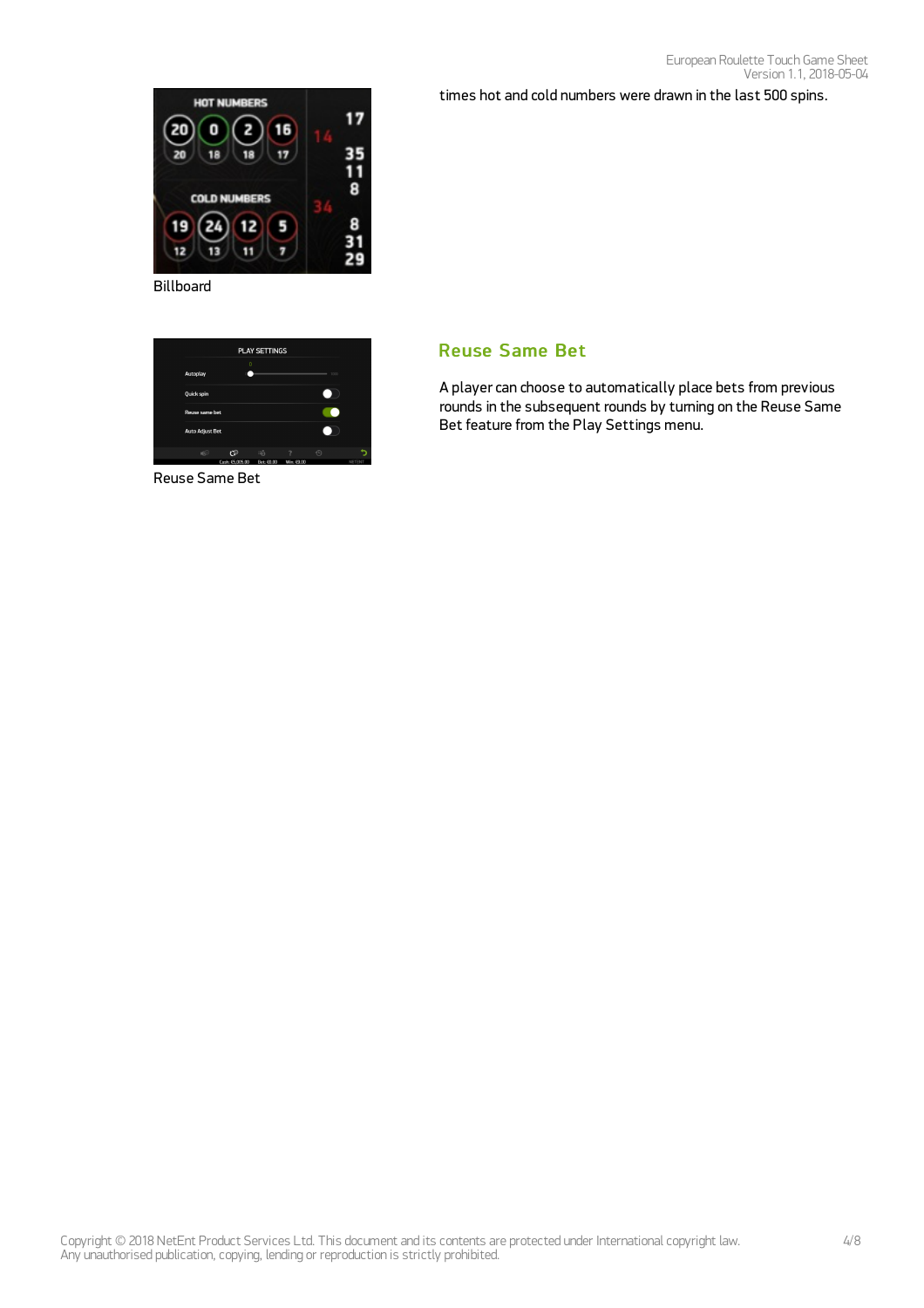## PAYOUT

### Payout Summary

GAME RETURNTO PLAYER (RTP)

97,30%

#### MAXIMUM WIN(€)

Default: 46200.0

#### **Pay table**

|                     | <b>PAYTABLE</b> |           |
|---------------------|-----------------|-----------|
|                     |                 |           |
| <b>Bet</b>          | Pays            | Max Bet   |
| <b>Straight</b>     | 35:1            | €100.00   |
| <b>Split</b>        | 17:1            | €200.00   |
| Three Line (Street) | 11:1            | €300.00   |
| Corner              | 8:1             | €400.00   |
| <b>Six Line</b>     | 5:1             | €600.00   |
| Column              | 2:1             | €1,200.00 |
| <b>Dozen</b>        | 2:1             | €1,200.00 |

Paytable Page 1

|                     | <b>PAYTABLE</b> |           |
|---------------------|-----------------|-----------|
| <b>Split</b>        | 17:1            | €200.00   |
| Three Line (Street) | 11:1            | €300.00   |
| Corner              | 8:1             | €400.00   |
| <b>Six Line</b>     | 5:1             | €600.00   |
| Column              | 2:1             | €1,200.00 |
| <b>Dozen</b>        | 2:1             | €1,200.00 |
| <b>Red/Black</b>    | 1:1             | €2,000.00 |
| Even/Odd            | 1:1             | €2,000.00 |
| $1-18/19-36$        | 1:1             | €2,000.00 |

Paytable Page 2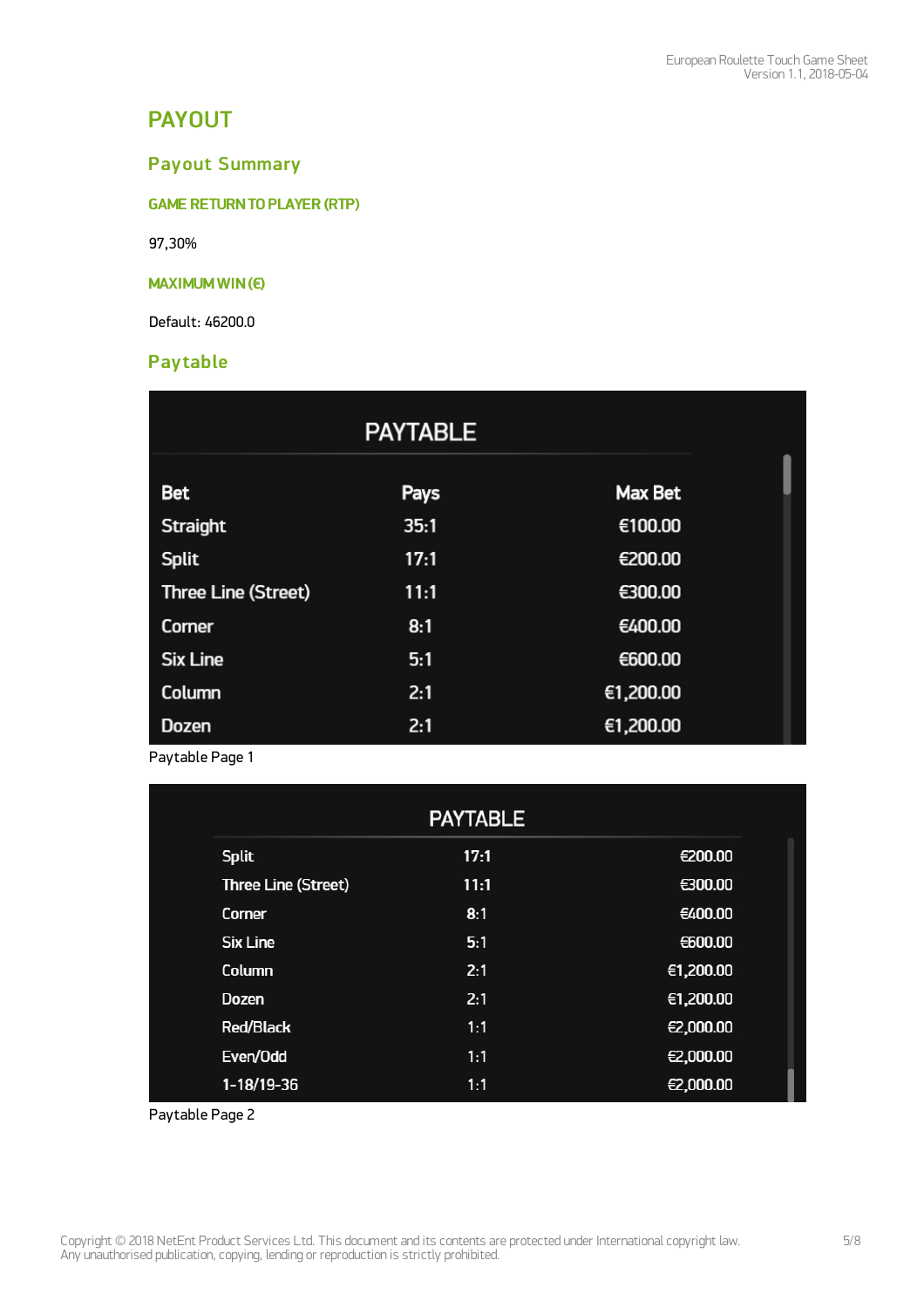## ADDITIONAL INFORMATION

#### Randomisation

#### Random Number Generator (RNG)

The algorithm used for random number generation (RNG) is Fortuna, a cryptographically secure pseudorandom number generator (PRNG) devised by Bruce Schneier and Niels Ferguson. For more information, see the document Random Number Generation.

The Random Number Generator and its implementation has been tested and approved/certified for randomness according to prevailing industry standards by an accredited, independent, 3rd party test facility.

#### Malfunction Management

If a player attempts to access a game using an invalidated session, (for example, due to inactivity or system restart) an error message is displayed in the game. The player can then log on again and resume game play. The game state is always stored so the player can resume game play exactly where he or she left off.

In case of an HTTP error, network timeout or server error a "technical error" message will be displayed to the player and the game will stay in an "unavailable" state until the player reloads the game at a time when the game becomes available.



If a session times out, a "session timeout" message will be displayed to the player and the game will stay in an "unavailable" state until the player reloads the game.



In case of an "out of money" event, an "out of money" message will be displayed to the player and the game will stay in an "unavailable" state until the player reloads the game.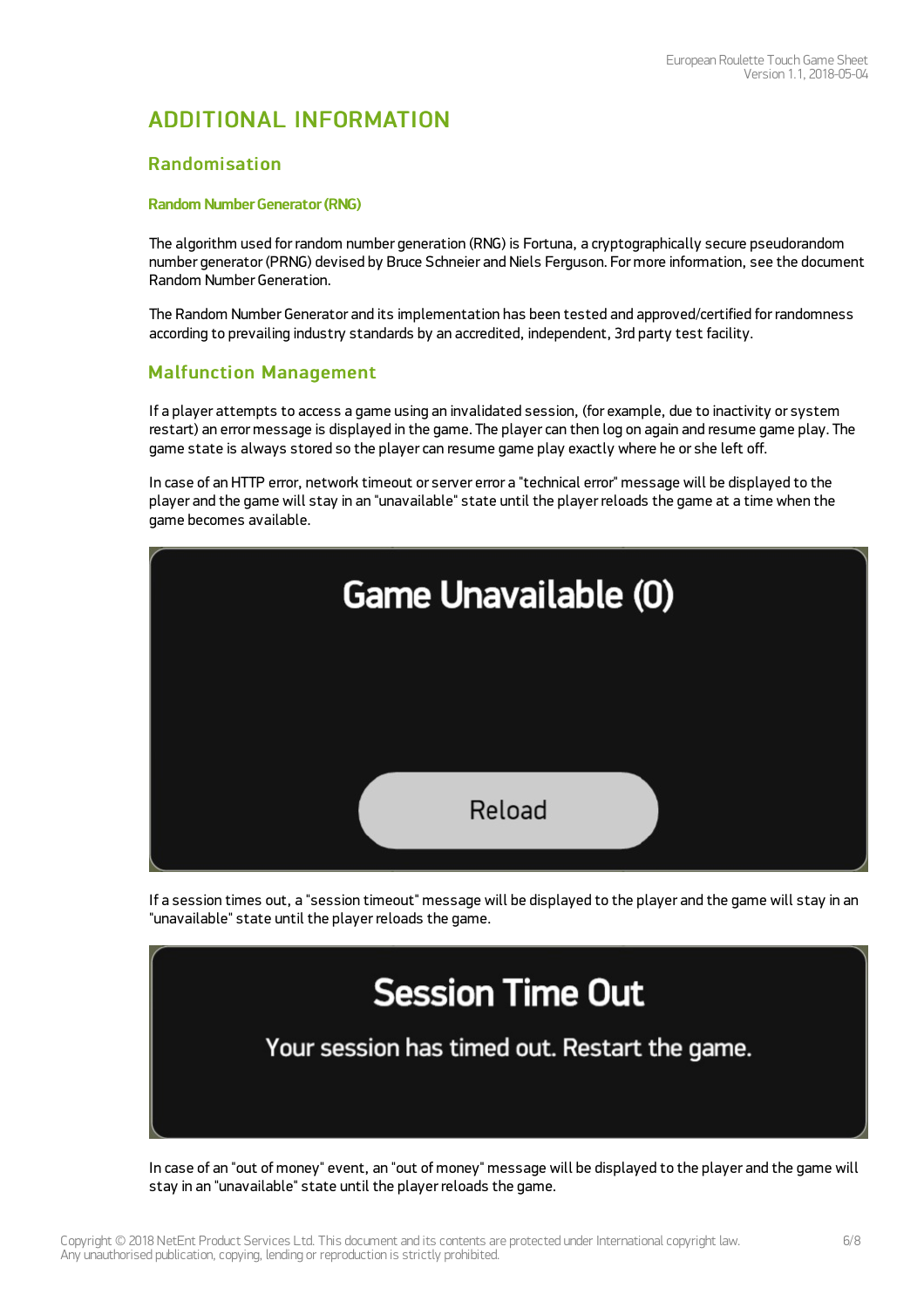

(Italy jurisdiction only) Further information on management of malfunctions is also described in section 3.2.1 of the Gaming Platform (Progetto Della Piattaforma Di Gioco) document. This document provides details on how a player is informed of balance return payments and the technical process.

Information regarding session timeouts and malfunctions is provided to the player via the game rules. Specifically, the player is informed that "In the event of malfunction of the gaming hardware/software, all affected game bets and payouts are rendered void and all affected bets refunded."

#### Information to the Player

Players receive a response required message every hour of continuous play: They cannot continue playing unless they respond to the message which provides them with details about the amount bet and won so far during game play.

Players also have access to their game session history and game rules from within the game at all times.

#### Game Simulation

A demo version of the game is available at <http://www.netent.com/games/>